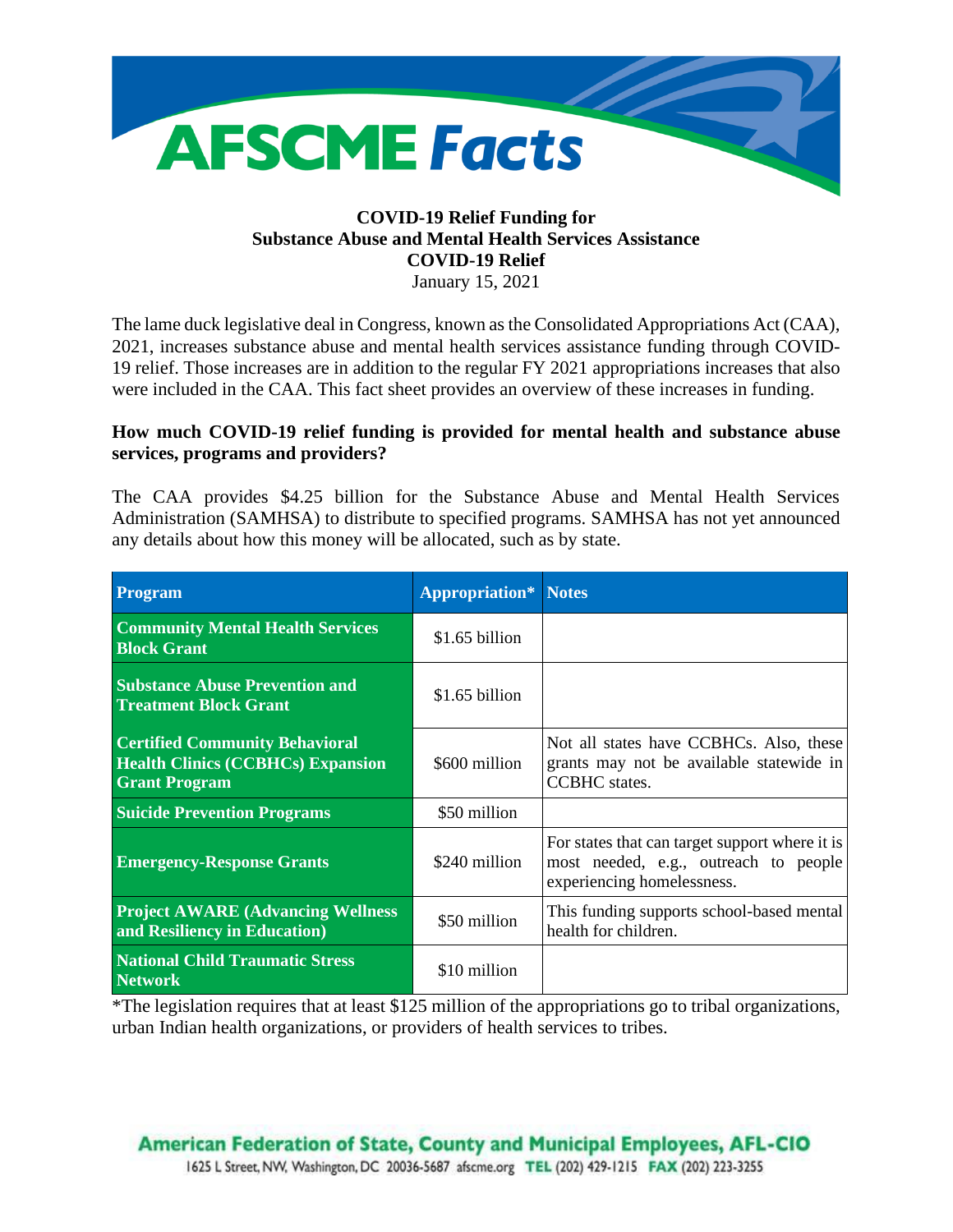## **Is there other COVID-19 health care relief funding that could affect providers of mental health and substance abuse services?**

The CAA provides an additional \$3 billion for the Provider Relief Fund (for a total of \$178 billion) to help health care providers cover healthcare-related expenses and lost revenue attributable to COVID-19. It also postpones certain Medicare provider cuts and provides for a one-year 3.75% increase in doctors' Medicare reimbursement rates. See AFSCME's [Provider Relief Fund and](https://afscmestaff.org/wp-content/uploads/2021/01/PRF-Medicare-Providers-Fact-Sheet-01132021.pdf)  [Relief for Medicare Providers fact sheet](https://afscmestaff.org/wp-content/uploads/2021/01/PRF-Medicare-Providers-Fact-Sheet-01132021.pdf) for more information about those changes.

#### **How does the COVID-19 relief law affect access to mental telehealth services?**

The legislation requires individuals receiving mental telehealth services from a Medicare provider after the end of the Public Health Emergency to have had a prior relationship with the provider during the previous six-month period — limiting access to telehealth services for people with mental illness.

## **How do the CAA's FY 2021 appropriations affect mental health and substance abuse programs?**

The CAA also includes the Department of Health & Human Services' regular FY 2021 budget appropriation, with funding increases that affect mental health and substance abuse programs and providers funded by them. Not counting the separate COVID-19 relief funding described above, Congress increased SAMHSA's budget by 2.3% (\$133 million). Following are the funding levels by program:

| <b>Program</b>                                                                      | <b>FY 2021</b><br><b>Appropriation</b> | <b>Change from FY</b><br>2020 |
|-------------------------------------------------------------------------------------|----------------------------------------|-------------------------------|
| <b>Substance Abuse and Mental Health Services</b><br><b>Administration (SAMHSA)</b> | \$6.015 billion                        | $+$ \$133 million             |
| <b>Community Mental Health Services Block Grant</b>                                 | $$757.5$ million                       | $+$ \$35 million              |
| <b>Certified Community Behavioral Health Centers</b>                                | \$250 million                          | $+$ \$50 million              |
| <b>Zero Suicide Initiative</b>                                                      | \$21 million                           | $+$ \$5 million               |
| <b>National Suicide Prevention Lifeline</b>                                         | \$24 million                           | $+$ \$5 million               |
| <b>Children's Mental Health Services</b>                                            | \$125 million                          | Flat from FY 2020             |
| <b>Projects for Assistance in</b><br><b>Transition from Homelessness</b>            | \$64.6 million                         | Flat from FY 2020             |
| <b>Project AWARE</b><br><b>Wellness and Resiliency in Education</b> )               | \$107 million                          | Flat from FY 2020             |